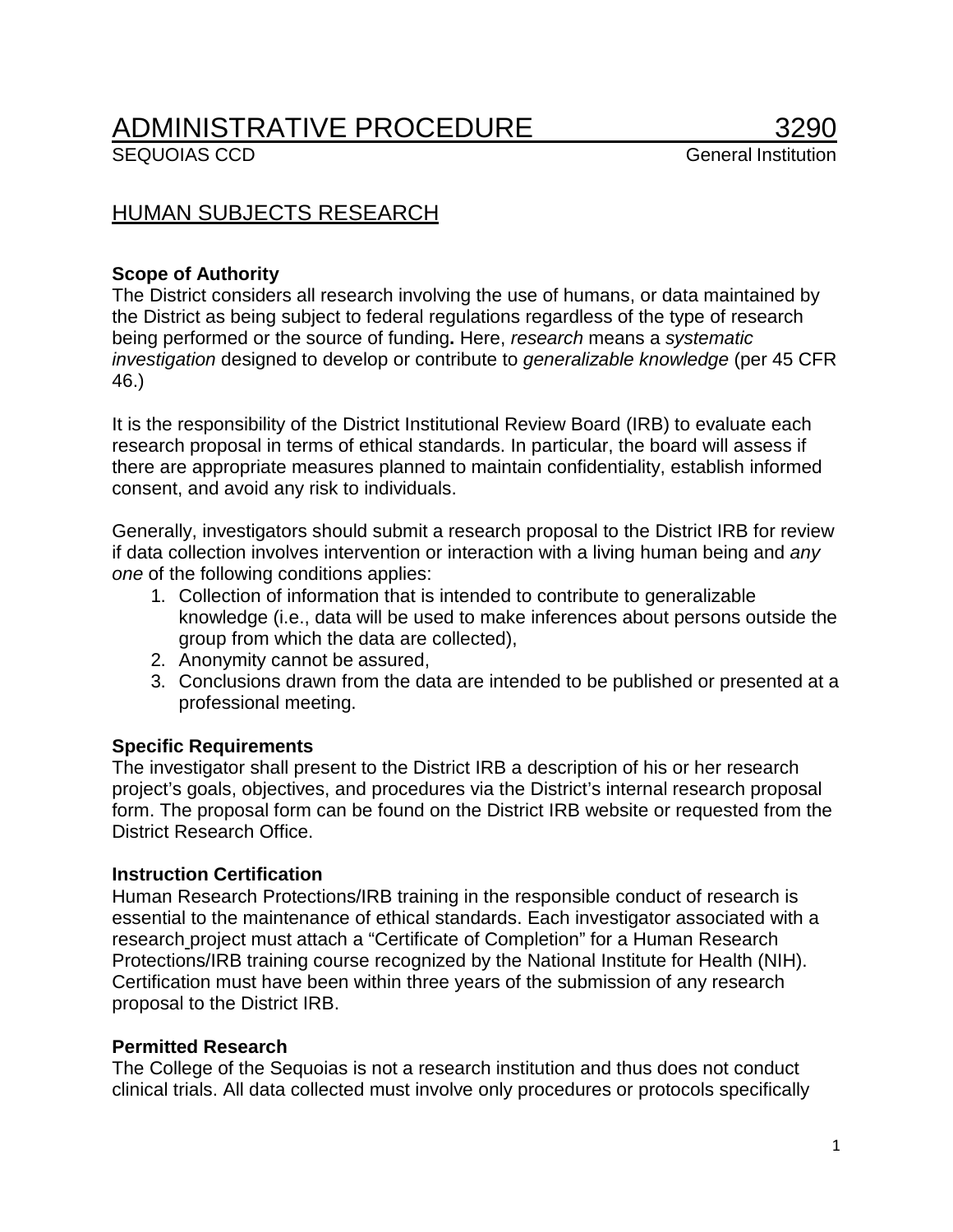outlined in federal regulations. Any study presenting with greater than minimal risk will most likely be subject to a full board review.

#### **Exemptions**

Some research with human subject(s) is exempt from IRB approval. Investigators who believe their research projects qualify for exemption should petition the District IRB for a Certificate of Exemption. When such exemptions are found, a Certificate of Exemption is issued by the District IRB. Though not legally required for exempt research, obtaining informed consent from participants remains a basic ethical obligation and is therefore strongly encouraged by the District IRB.

#### **Student Assignments and Class Projects**

In instances where students may be involved in course activities such as conducting surveys of District students, faculty, staff or community members, the instructor is responsible for determining whether such activity requires submission to the District IRB. The guidelines for determining the necessity of IRB submission for student projects are outlined in the District IRB Guidelines for Student Assignments and Class Projects.

#### **Membership and Administrative Reporting**

The Institutional Review Board is composed of six members. Alternates and non-voting members are also appointed, as needed.

- a. Appointed members of the District IRB will reflect the rich diversity of the campus. Members will possess levels of expertise that will assure adequate review of the research brought before it. Minimally, the committee will be composed of three faculty members appointed by the District's Academic Senate (1 Humanities, 1 Sciences, and when possible 1 Student Services), the Vice President of Academic Services or designee, and one person from the community appointed by the District President/ Superintendent. A student representative will be appointed by the Student Senate as a non-voting member. In cases where, after a good faith effort has been made, the Academic Senate or the Student Senate cannot fill appointments as described above, the IRB co-chairs may appoint members as needed. All appointments to the IRB will be reported by the Vice President of Academic Services or designee to both the Board of Trustees and the Office of Human Research Protections (OHRP), as needed or required.
- b. The IRB will be co-chaired by the Vice President of Academic Services or designee and the Office of Academic Services will be responsible for managing all administrative requirements.
- c. The Academic Senate will designate one of its faculty appointments as co-chair of the IRB.
- d. The IRB is administratively responsible for reporting to the President/Superintendent of the District.
- e. Voting members of the IRB will be appointed for a term of three years. In the event that a member is no longer able to serve, a notice must be sent to a co-chair. Nonvoting members will serve for a single year. Both voting and non-voting members can be reappointed at the end of their terms, as needed.
- f. In the event of the absence of a voting member of the IRB, an alternate may cast a